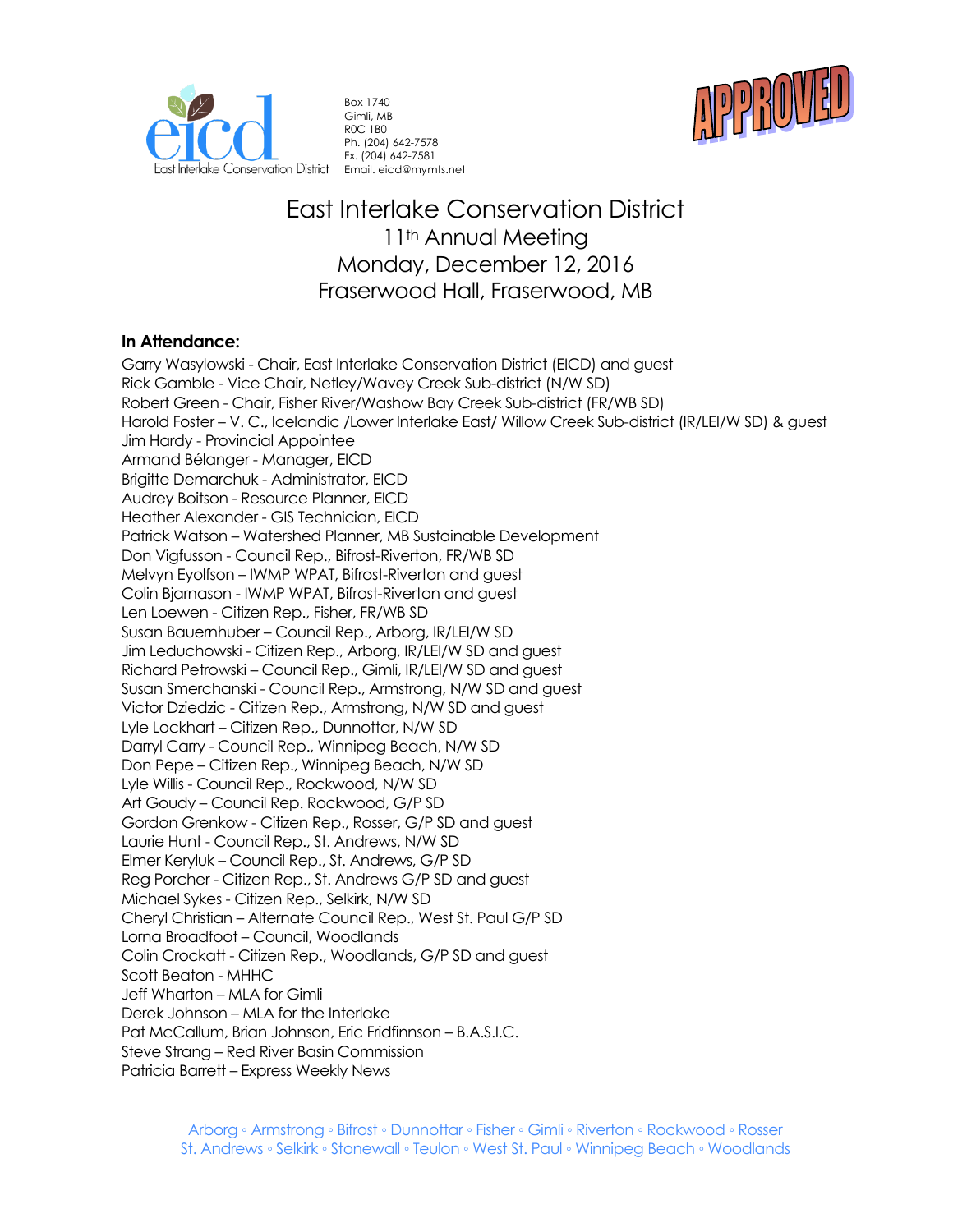### **11.1 Call to Order**

Garry Wasylowski called meeting to order at 3:53 p.m.

# **11.2 Approval of Agenda**

# **MOTION:** Be it resolved that the agenda be approved as presented **Resolution 1006-11.2-16 Moved by: R. Gamble – Seconded by: L. Hunt**

**CARRIED**

**11.3 Approval of the December 15th, 2015, 10th Annual EICD AGM minutes MOTION:** Be it resolved that the minutes be approved as presented **Resolution 1007-11.3-16 Moved by: D. Pepe – Seconded by: C. Bjarnason**

**CARRIED** 

**11.4 Provincial Address:** Derek Johnson – MLA for the Interlake Jeff Wharton – MLA for Gimli

# 11.5 **Chairman: G. Wasylowski**

- Introduced and thanked EICD staff and Board members
- − Executive Board meets once a month for Strategic Planning and some of the subjects that were discussed are: LiDAR, Tile Drainage, Fee for service, ALUS program, B.A.S.I.C and Planning Districts
- − All municipalities are members of the EICD and we also have Two First Nations as members of the O5SD IWMP Team. EICD is always in need of project ideas from the Sub-districts

### **Manager:** A. Belanger

- − Congratulated everyone on the work well done and that EICD is now in its 11<sup>th</sup> year
- − EICD CD Award winner is the Village of Dunnottar for their Passive Filtration System

### **11.6 Supper**

**11.7 Presentation:** Eric Fridfinnson & Brian Johnson - B.A.S.I.C

### **11.8 Elections of Sub-district Chairperson and Vice Chairperson**

### **10.8.1 - Fisher River and Washow Bay Creek SD**

*PRESENT: Robert Green, Donald Vigfusson, Len Loewen (3 out of 4 present)*

- B. Demarchuk opens floor to nominations
- L. Loewen Nominates R. Green as Chairperson
- D. Vigfusson seconds it

Second call for Nominations

Arborg ◦ Armstrong ◦ Bifrost ◦ Dunnottar ◦ Fisher ◦ Gimli ◦ Riverton ◦ Rockwood ◦ Rosser St. Andrews ◦ Selkirk ◦ Stonewall ◦ Teulon ◦ West St. Paul ◦ Winnipeg Beach ◦ Woodlands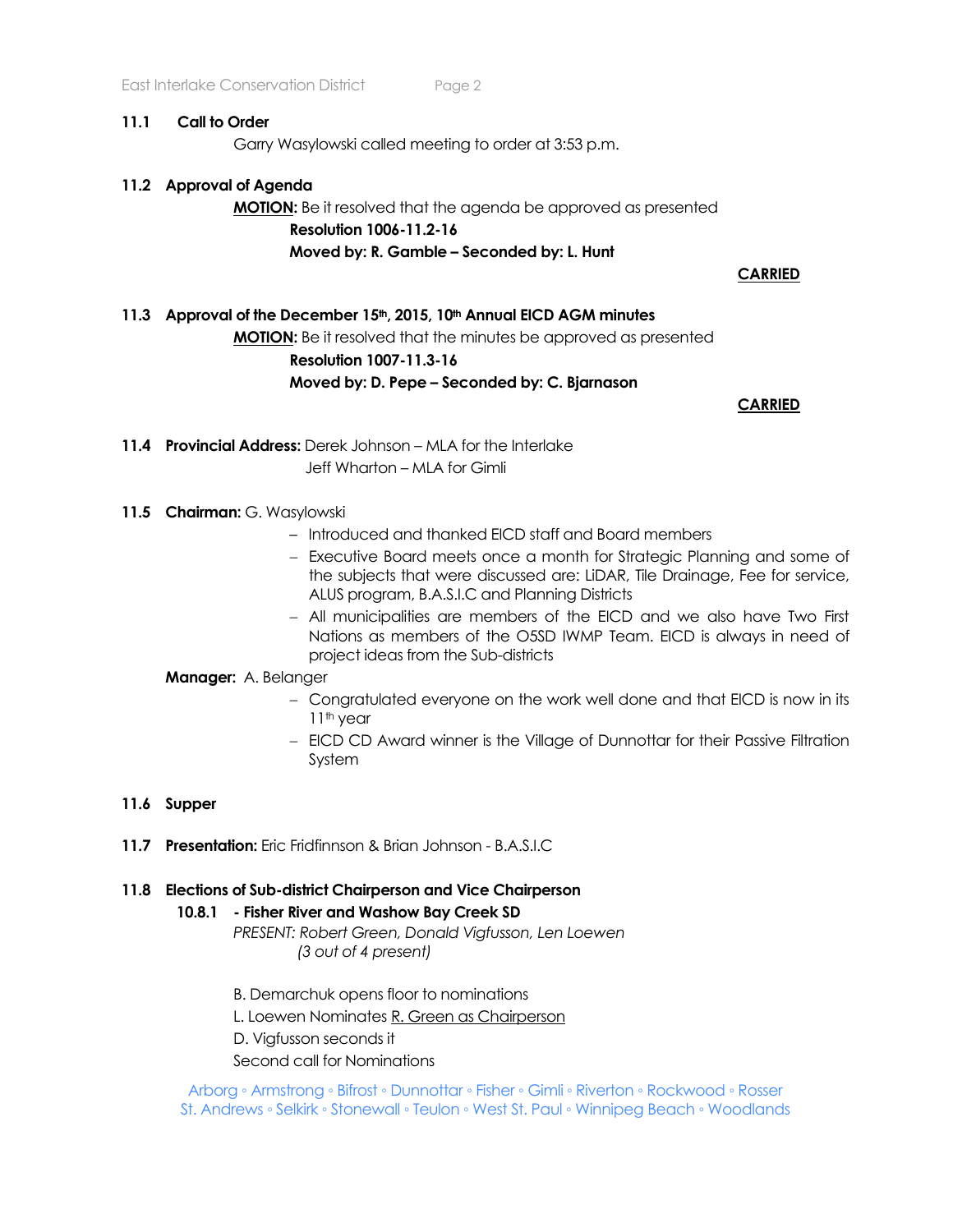Third and Final call for Nominations

D. Vigfusson moves that Nominations Cease

L. Loewen seconds that Nominations Cease

# **Resolution 1008-11.8.1-16 CARRIED**

D. Vigfusson Nominated L. Loewen as Vice Chairperson

R. Green seconds it

Second call for Nominations

Third and Final call for Nominations

L. Loewen moves that Nominations Cease

R. Green seconds that Nominations Cease

# **Resolution 1009-11.8.1-16 CARRIED**

# **11.8.2 - Grassmere and Parks Creek SD**

*PRESENT: Gordon Grenkow, Reg Porcher, Colin Crockatt, Elmer Keryluk, Art Goudy, Lorna Broadfoot for Ila Buchanan (5 out of 12 present)*

A. Belanger opens floor to nominations

R. Porcher Nominates G. Grenkow as Chairperson

C. Crockatt seconds it

Second call for Nomination

Third and Final call for Nomination

C. Crockatt moves that Nominations Cease

E. Keryluk seconds that Nominations Cease

# **Resolution 1010-11.8.2-16 CARRIED**

C. Crockatt Nominates E. Keryluk as Vice Chairperson

A. Goudy seconds it

Second call for Nomination Third and Final call for Nomination

L. Broadfoot moves that Nominations Cease

C. Crockatt seconds that Nominations Cease **Resolution 1011-11.8.2-16** CARRIED

# **11.8.3 - Icelandic River and Lower East Interlake/Willow Creek SD**

*PRESENT: Harold Foster, Jim Leduchowski, Garry Wasylowski, Richard Petrowski, Susan Bauernhuber, Melvyn Eyolfson (6 out of 12 present)*

B. Demarchuk opens floor to Nominations S. Bauernhuber Nominates G. Wasylowski as Chairperson R. Petrowski seconds it

Second call for Nominations

Arborg ◦ Armstrong ◦ Bifrost ◦ Dunnottar ◦ Fisher ◦ Gimli ◦ Riverton ◦ Rockwood ◦ Rosser St. Andrews ◦ Selkirk ◦ Stonewall ◦ Teulon ◦ West St. Paul ◦ Winnipeg Beach ◦ Woodlands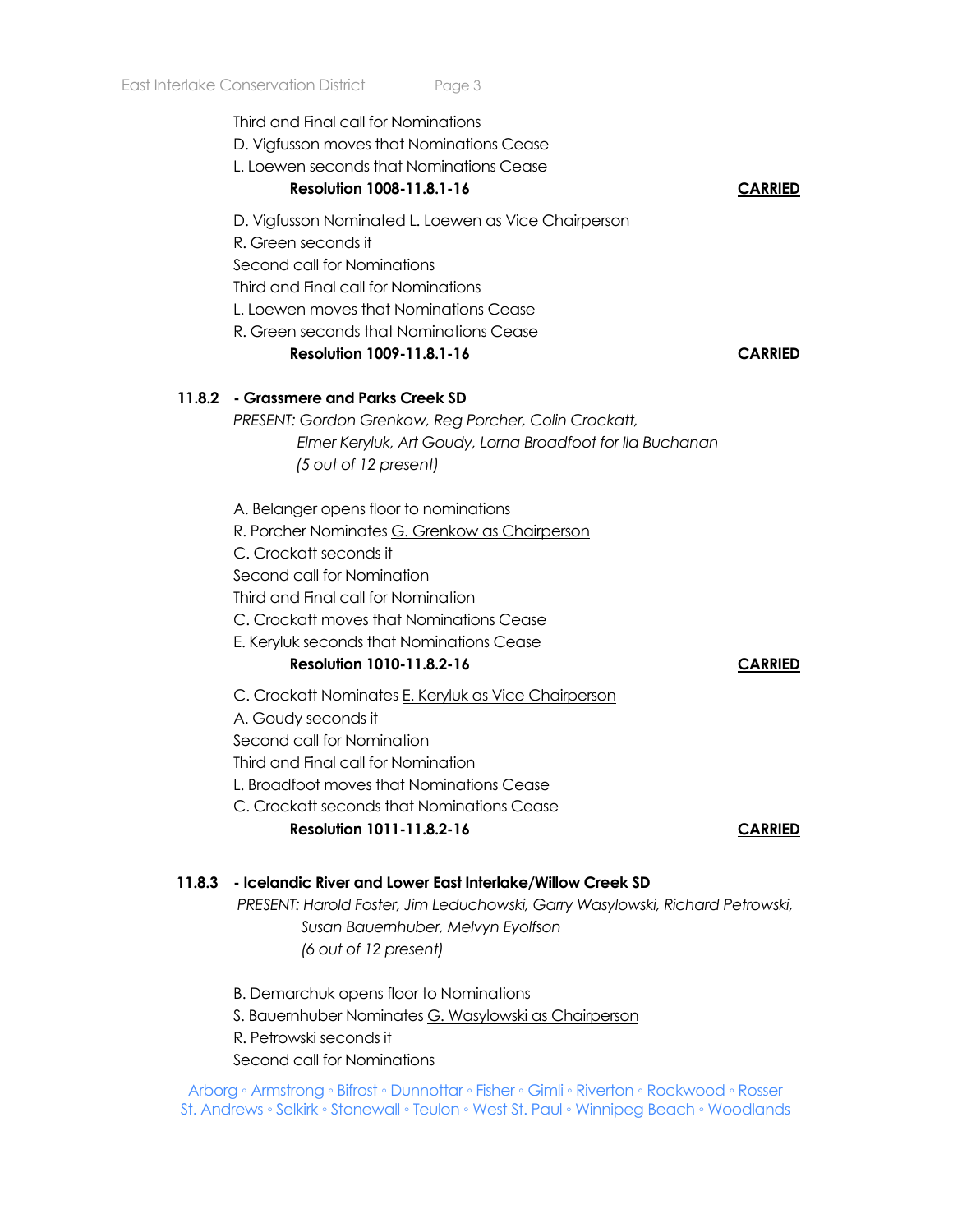Third and Final call for Nomination

- S. Bauernhuber moves that Nominations Cease
- H. Foster seconds that Nominations Cease
	- **Resolution 1012-11.8.3-16 CARRIED**

- G. Wasylowski Nominates H. Foster as Vice Chairperson
- S. Bauernhuber seconds it
- Second call for Nominations
- Third and Final call for Nominations
- S. Bauernhuber moves that Nominations Cease
- R. Petrowski seconds that Nominations Cease

# **Resolution 1013-11.8.3-16 CARRIED**

# **11.8.4 - Netley and Wavey Creek SD**

*PRESENT: Rick Gamble, Victor Dziedzic, Susan Smerchanski, Mike Sykes, Don Pepe, Darryl Carry, Lyle Willis, Lyle Lockhart, Laurie Hunt (9 out of 13 present)*

A. Belanger opens floor to nominations

M. Sykes Nominates R. Gamble as Chairperson

L. Hunt seconds it

Second call for Nomination

Third and Final call for Nomination

D. Carry moves that Nominations Cease

L. Willis seconds that Nominations Cease

# **Resolution 1014-11.8.4-16 CARRIED**

D. Carry Nominates L. Hunt as Vice Chairperson R. Gamble seconds it Second call for Nominations Third and Final call for Nominations L. Willis moves that Nominations Cease D. Pepe seconds that Nominations Cease

**Resolution 1015-11.8.4-16 CARRIED**